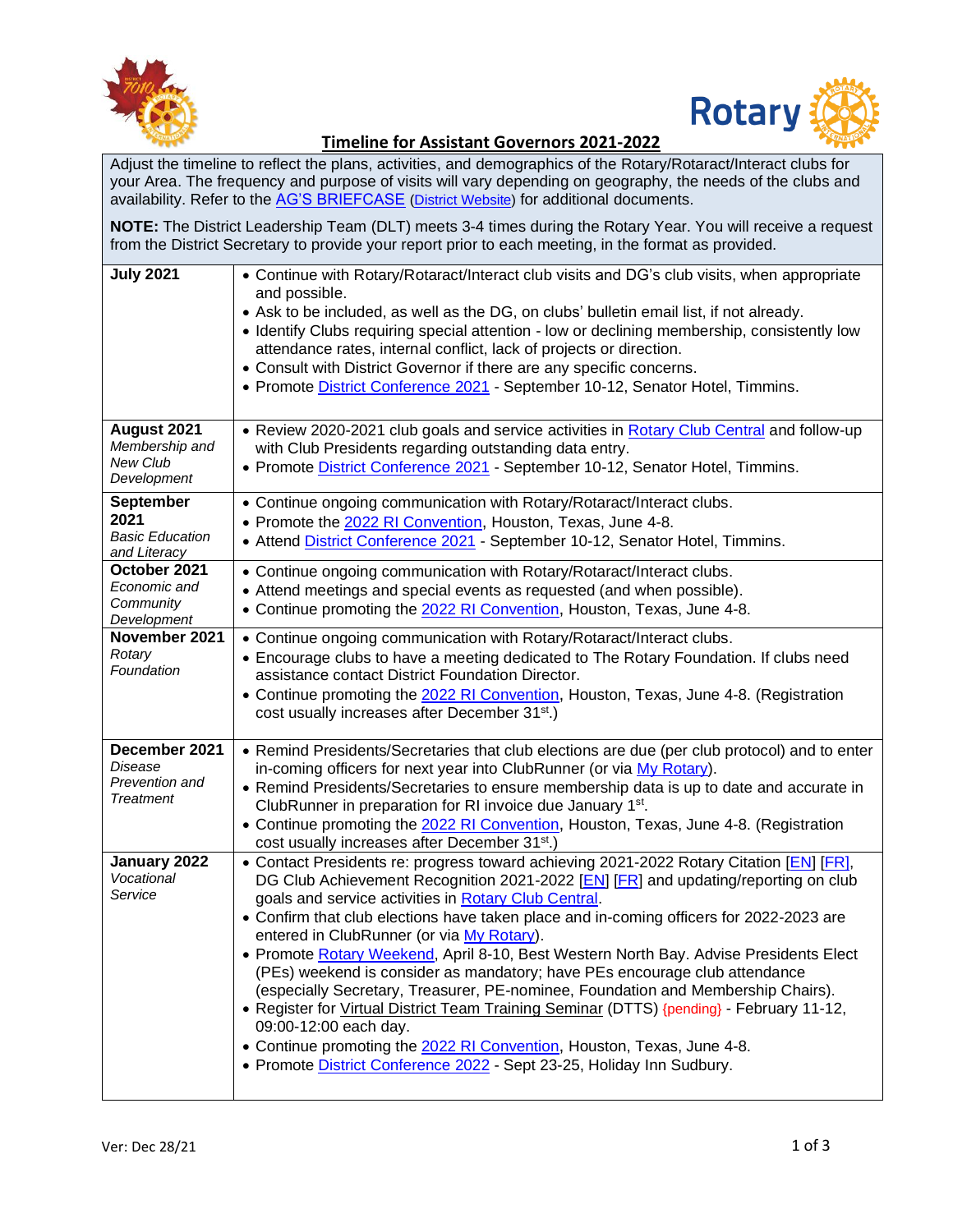



|                                                                      | <b>Timeline for Assistant Governors 2021-2022</b>                                                                                                                                                                                                                                                                                                                                                                                                                                                                                                                                                                                                                                                                                                                                                                                                                                                                                                                                                                                                                                                                              |
|----------------------------------------------------------------------|--------------------------------------------------------------------------------------------------------------------------------------------------------------------------------------------------------------------------------------------------------------------------------------------------------------------------------------------------------------------------------------------------------------------------------------------------------------------------------------------------------------------------------------------------------------------------------------------------------------------------------------------------------------------------------------------------------------------------------------------------------------------------------------------------------------------------------------------------------------------------------------------------------------------------------------------------------------------------------------------------------------------------------------------------------------------------------------------------------------------------------|
| February 2022<br>Peace and<br>Conflict<br>Prevention /<br>Resolution | • Virtual District Team Training Seminar (DTTS) - February 12-13, 09:00-12:00 each day.<br>• Ongoing communication with Rotary/Rotaract clubs re: goals etc. and/or informal visits<br>when possible or necessary.                                                                                                                                                                                                                                                                                                                                                                                                                                                                                                                                                                                                                                                                                                                                                                                                                                                                                                             |
|                                                                      | • If required, follow up to ensure PEs/Secretaries have entered in-coming officers for 2022-<br>2023 are entered in ClubRunner (or via My Rotary).<br>• Encourage Presidents Elect complete their Rotary Club Central - Planning Worksheet in                                                                                                                                                                                                                                                                                                                                                                                                                                                                                                                                                                                                                                                                                                                                                                                                                                                                                  |
|                                                                      | preparation for the virtual training session as part of Rotary Weekend.                                                                                                                                                                                                                                                                                                                                                                                                                                                                                                                                                                                                                                                                                                                                                                                                                                                                                                                                                                                                                                                        |
|                                                                      | . Register for and continue promoting Rotary Weekend, April 8-10, Best Western North<br>Bay.                                                                                                                                                                                                                                                                                                                                                                                                                                                                                                                                                                                                                                                                                                                                                                                                                                                                                                                                                                                                                                   |
|                                                                      | • Continue promoting the 2022 RI Convention, Houston, Texas, June 4-8.                                                                                                                                                                                                                                                                                                                                                                                                                                                                                                                                                                                                                                                                                                                                                                                                                                                                                                                                                                                                                                                         |
| <b>March 2022</b><br>Water and<br>Sanitation                         | • After DTTS and prior to Rotary Weekend schedule "Pre-Rotary Weekend" meeting(s) with<br>your PEs (and ideally the incoming club secretaries) to review the documents and<br>information in the President's Briefcase (District Website) > Timeline for Club Presidents<br>2022-2023; 2022-2023 RI Presidential Theme and Rotary Citation; District Governor Club<br>Achievement Recognition 2021-2022; Rotary Club Central, etc. Encourage PEs to<br>delegate task to monitor/track progress of key items throughout Rotary Year to In-coming<br>PE.<br>• If there is an incoming AG, co-ordinate these activities together with the new AG.<br>• Get dates of specific events/celebrations etc. for the upcoming Rotary Year that the club<br>may wish the AG and/or DG to attend. Forward to DGE/DG on an ongoing basis prior to<br>and during the Rotary Year. (DG Club Visit Guidelines)<br>• Continue promoting Rotary Weekend, April 8-10, Best Western North Bay.<br>• Remind PEs - PETS is considered as mandatory. If a schedule conflict, the DG can<br>arrange for attending another District's training weekend. |
|                                                                      | • Continue promoting District Conference 2022 - Sept 23-25, Holiday Inn Sudbury.                                                                                                                                                                                                                                                                                                                                                                                                                                                                                                                                                                                                                                                                                                                                                                                                                                                                                                                                                                                                                                               |
|                                                                      | • Continue promoting the 2022 RI Convention, Houston, Texas, June 4-8.                                                                                                                                                                                                                                                                                                                                                                                                                                                                                                                                                                                                                                                                                                                                                                                                                                                                                                                                                                                                                                                         |
| April 2022<br>Maternal and<br>Child Health                           | • Continue promoting District Conference 2022 - Sept 23-25, Holiday Inn Sudbury.<br>• Attend Rotary Weekend, April 8-10, Best Western North Bay. Participate in/lead sessions<br>or group discussions where appropriate/requested.                                                                                                                                                                                                                                                                                                                                                                                                                                                                                                                                                                                                                                                                                                                                                                                                                                                                                             |
|                                                                      | • Continue to support Presidents Elect with setting their club goals.                                                                                                                                                                                                                                                                                                                                                                                                                                                                                                                                                                                                                                                                                                                                                                                                                                                                                                                                                                                                                                                          |
|                                                                      | • Schedule club visits to present theme banner and promote theme for the upcoming year<br>(where possible and/or appropriate). This may be done as part of your "Pre-Rotary<br>Weekend" meetings.                                                                                                                                                                                                                                                                                                                                                                                                                                                                                                                                                                                                                                                                                                                                                                                                                                                                                                                              |
|                                                                      | • Continue promoting the 2022 RI Convention, Houston, Texas, June 4-8.                                                                                                                                                                                                                                                                                                                                                                                                                                                                                                                                                                                                                                                                                                                                                                                                                                                                                                                                                                                                                                                         |